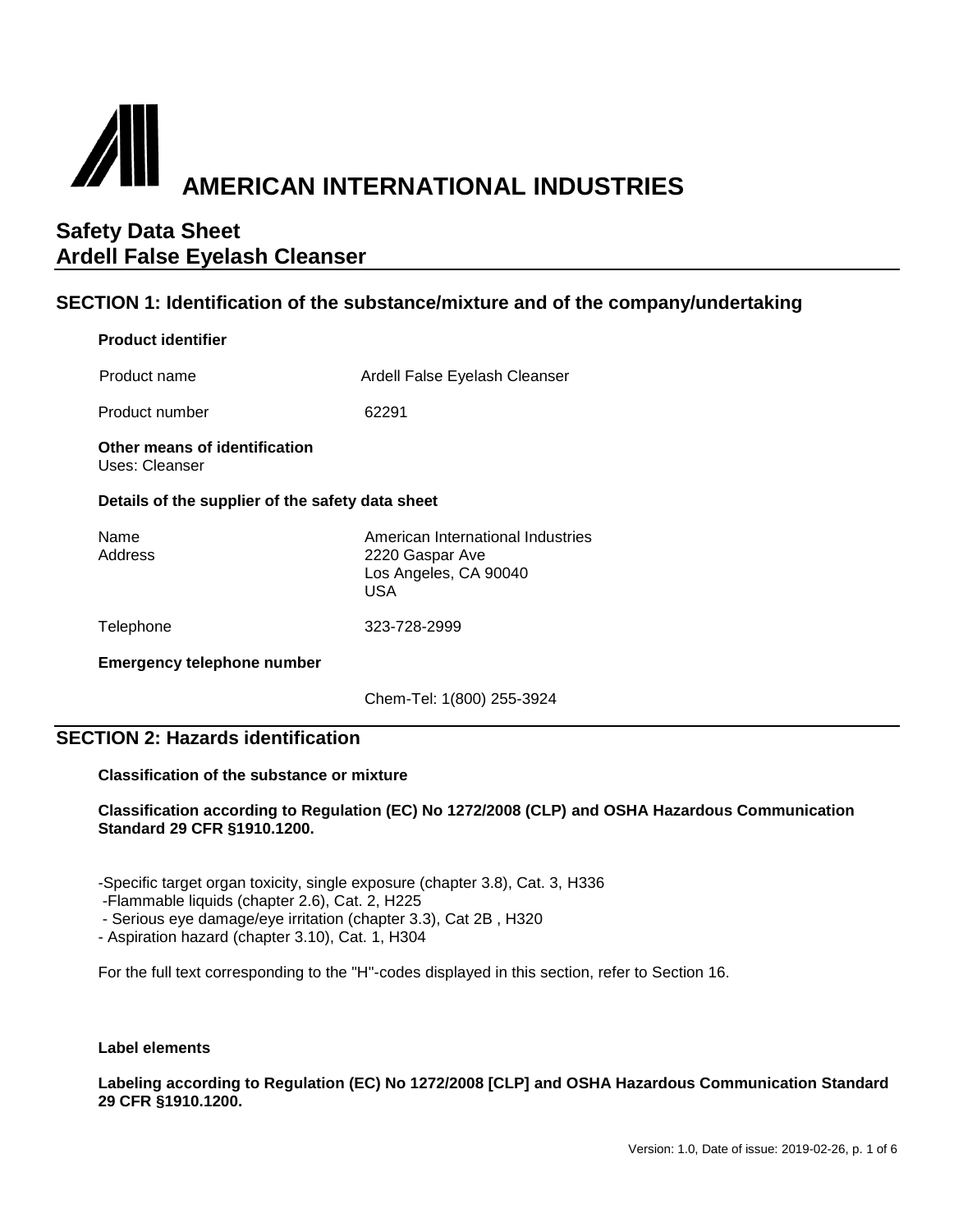**Hazard pictograms**



**Signal word Danger!** 

# **Hazard statement(s)**

H225 **Highly flammable liquid and vapor**<br>H336 **H336** H336 H336 May cause drowsiness or dizziness<br>H320 H320 Causes eye irritation H304 May be fatal if swallowed and enters airways

#### **Precautionary statement(s)**

P261 **Avoid breathing dust/fume/gas/mist/vapours/spray.** P271 Use only outdoors or in a well-ventilated area. P280 Wear protective gloves/protective clothing/eye protection/face protection.<br>IF INHALED: Remove person to fresh air and keep comfortable for breath P304+P340 IF INHALED: Remove person to fresh air and keep comfortable for breathing.<br>P305+P351+P338 IF IN EYES: Rinse cautiously with water for several minutes. Remove IF IN EYES: Rinse cautiously with water for several minutes. Remove

## **Other hazards**

None

## **SECTION 3: Composition/information on ingredients**

#### **Mixtures**

#### **Components**

| <b>Component</b>                                                                                                                          | <b>Concentration</b> |
|-------------------------------------------------------------------------------------------------------------------------------------------|----------------------|
| Alcohol Denat. (CAS no.: 64-17-5)                                                                                                         | $70 - 90 %$          |
| CLASSIFICATIONS: Flammable liquids (chapter 2.6), Cat. 3; Specific target organ toxicity, single exposure (chapter 3.8), Cat. 3. HAZARDS: |                      |
| H226 - Flammable liquid and vapor; H336 - May cause drowsiness or dizziness; H320-Causes eye irritation                                   |                      |
| Isododecane (CAS no: 31807-55-3)                                                                                                          | $1 - 15%$            |
| CLASSIFICATIONS: Asp Tox. 1; Flammable liquids (chapter 2.6), Cat. 2 HAZARDS: H225 - Highly flammable liquid and vapour H304 May be       |                      |
| fatal if swallowed.                                                                                                                       |                      |

## **SECTION 4: First aid measures**

#### **Description of first aid measures**

| General notes          | Consult a physician. Show this safety data sheet to the doctor in attendance.                                                  |
|------------------------|--------------------------------------------------------------------------------------------------------------------------------|
| Following inhalation   | Do NOT induce vomiting. Never give anything by mouth to an unconscious<br>person. Rinse mouth with water. Consult a physician. |
| Following skin contact | Wash off with soap and plenty of water.                                                                                        |
| Following eye contact  | Flush eyes with water as a precaution.                                                                                         |

## **SECTION 5: Firefighting measures**

#### **Extinguishing media**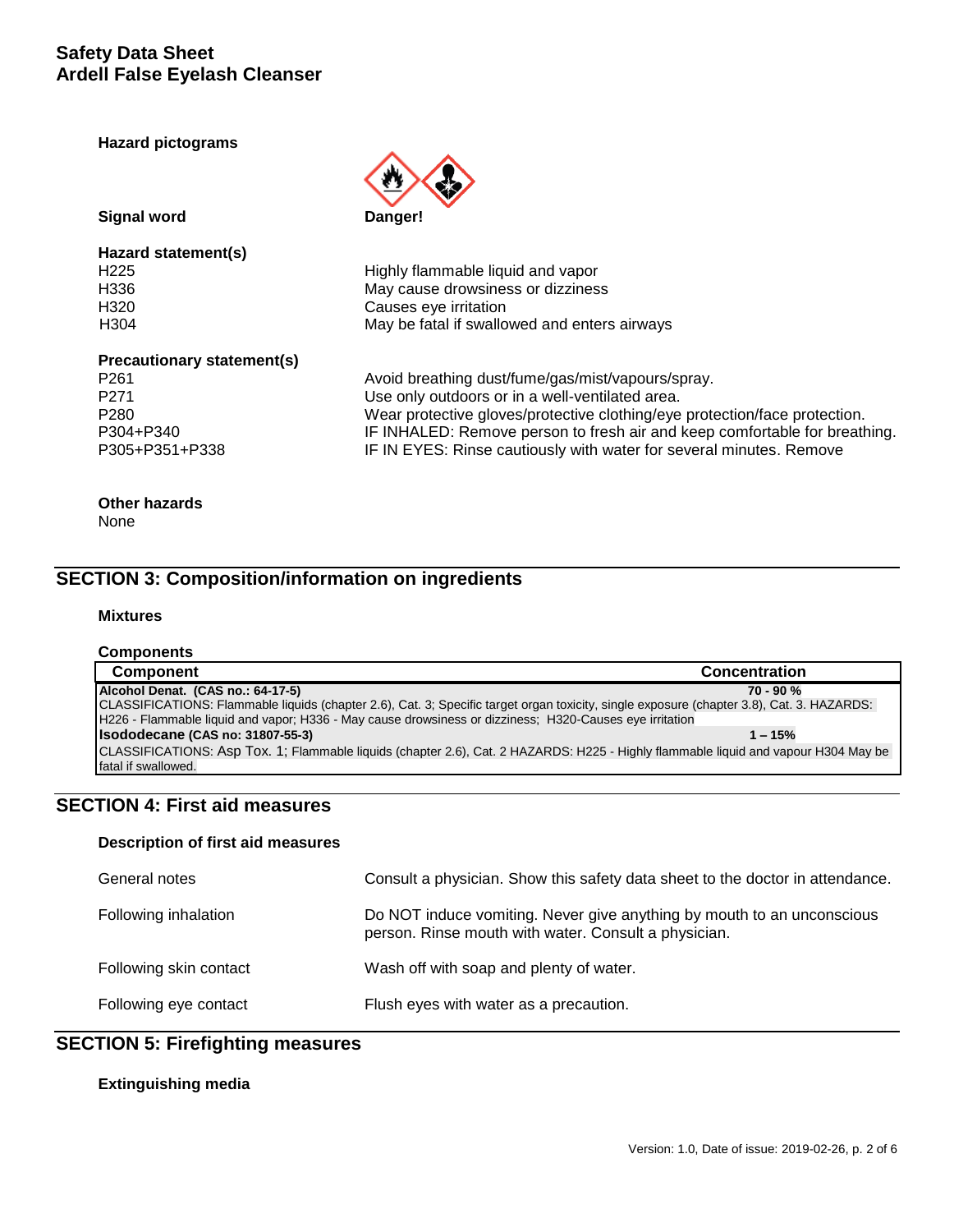Dry chemical, carbon dioxide, Halon foam. Water may be ineffective. Water spray may be used to keep fire exposed containers cool and to disperse vapors.

#### **Special hazards arising from the substance or mixture**

Vapors can travel to a source of ignition and flashback. "Empty" containers retain product residue (liquid and/or vapor) and can be dangerous. Empty drums should be completely drained, properly bunged and promptly returned to a drum reconditioner, or properly disposed of.

#### **Advice for firefighters**

First responders should wear eye protection. Structural fire-fighters must wear MSHA/NIOSH approved SCBA and full protective equipment. Use a water spray or fog to reduce vapors. Water may not be effective in extinguishing a fire involving this product.

## **SECTION 6: Accidental release measures**

#### **Personal precautions, protective equipment and emergency procedures**

Household: Absorb with inert material and place in a appropriate waste disposal Industrial: Avoid contact with skin, eyes, and clothing. Remove all sources of ignition. Absorb with an inert material and put the spilled material in an appropriate waste disposal. Finish cleaning by spreading water on the contaminated surface and allow to evacuate through the sanitary system

#### **Environmental precautions**

Highway or railway spills call chemtrec (800) 424-9600 cont. U.S. Collect (202) 483-7616 from Alaska and Hawaii. Stay upwind and away from spill. Keep all sources of ignition and hot metal surfaces away from spill. Keep out of drains, sewers, or waterways. Use sand or other inert material to dam and contain spill. Do not flush with water; use absorbent pads. For large spills call response team and notify appropriate state/local agencies. Immediately notify the National Response Center (phone number: 800-424-8802) in case if the spill is in excess of EPA reportable quantity.

## **SECTION 7: Handling and storage**

#### **Precautions for safe handling**

Avoid exposure to skin and eye. Good standards of safe working practice and industrial hygiene should be observed.

#### **Conditions for safe storage, including any incompatibilities**

Keep this material away from heat, sparks, and open flame. Open containers slowly on a stable surface. Keep container closed tightly when not in use. Empty containers may contain residual amounts of the product; therefore handle empty container with care.

Store containers in a cool dry place, away from direct sunlight, other light sources, or any intense heat. Store away from incompatible materials as appropriate.

## **SECTION 8: Exposure controls/personal protection**

#### **Control parameters**

#### **CAS: 64-17-5**

Ethanol. Cal/OSHA: 400 ppm, (ST) 500 ppm PEL inhalation; NIOSH: 400 ppm, (ST) 500 ppm REL inhalation; OSHA: 400 ppm PEL inhalation; 980 mg/m3 PEL inhalation

#### **Exposure controls**

#### **Appropriate engineering controls**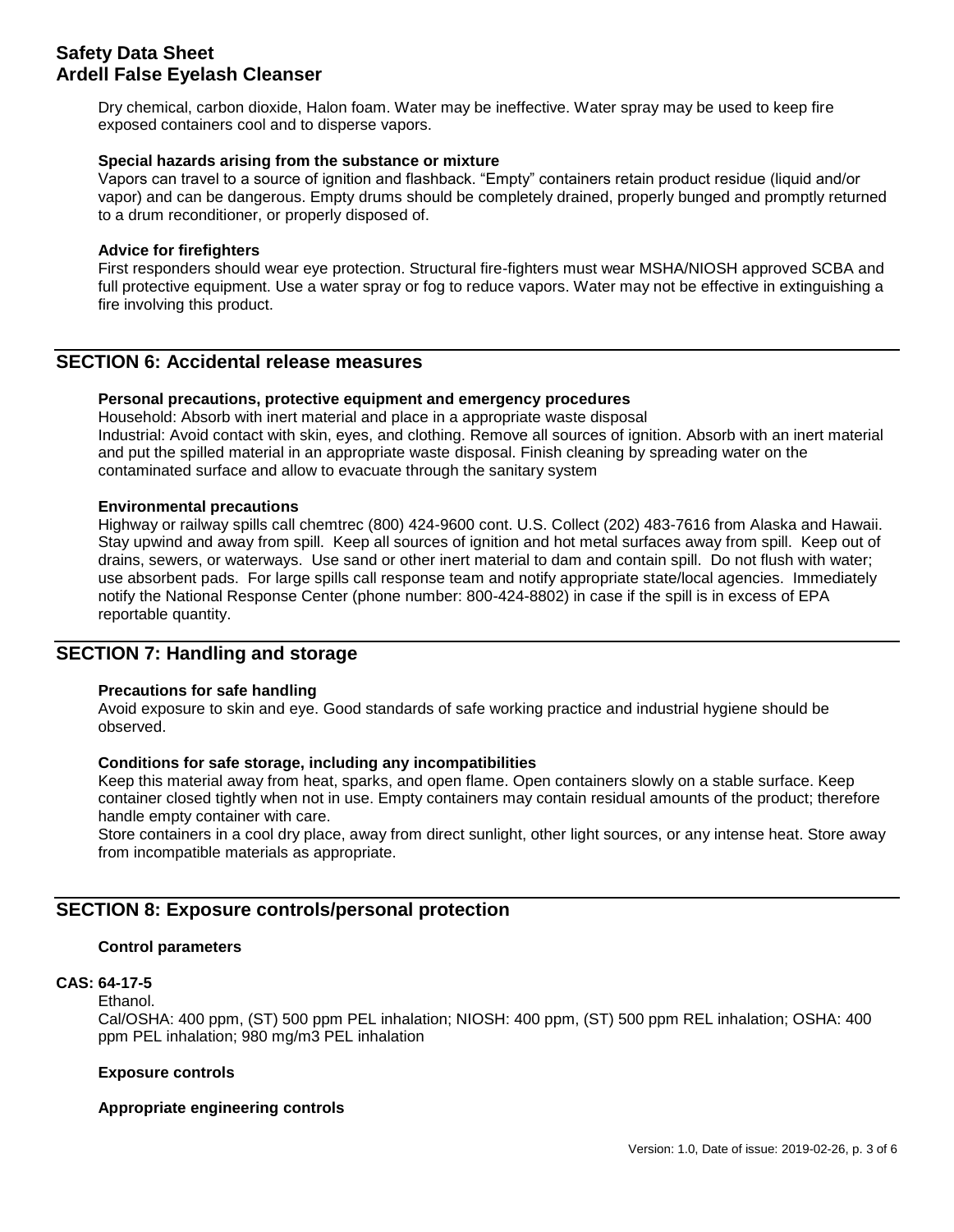General industrial hygiene practice.

#### **Personal protection equipment**

#### **Eye and face protection**

Eye/Face Protection: None required with normal household use. Industrial Setting: For splash protection, use chemical goggles. Eye wash fountain is recommended.

#### **Skin protection**

Distribution, Workplace and Household Settings: No special protective equipment required. Product Manufacturing Plant (needed at Product-Producing Plant ONLY): Wear suitable protective clothing.

## **SECTION 9: Physical and chemical properties**

#### **Information on basic physical and chemical properties**

| Appearance                              | <b>Transparent liquid</b> |
|-----------------------------------------|---------------------------|
| Odour                                   | Slight alcohol            |
| Odour threshold                         | No data                   |
| рH                                      | $6.0 - 7.0$               |
| Melting point / freezing point          | No data                   |
| Initial boiling point and boiling range | No data                   |
| Flash point                             | 12 C (53.6 F)             |
| Evaporation rate                        | No data                   |
| Flammability (solid, gas)               | Flammable                 |
| Upper/lower flammability limits         | No data                   |
| VOC                                     | $1.44$ lb/gl              |
| Vapour pressure                         | No data                   |
| Vapour density                          | No data                   |
| Relative density                        | No data                   |
| Solubility                              | Water soluble             |
| Partition coefficient: n-octanol/water  | No data                   |
| Auto-ignition temperature               | No data                   |
| Decomposition temperature               | No data                   |
| Viscosity                               | $5,000 - 10,000cPS$       |
| <b>Explosive properties</b>             | No data                   |
|                                         |                           |
| Oxidizing properties                    | No data                   |
| Specific gravity                        | $0.980 - 1.000$           |
|                                         |                           |

## **SECTION 10: Stability and reactivity**

#### **Reactivity**

None under normal use conditions.

#### **Chemical stability**

Unstable, may polymerize at elevated temperatures Possibility of hazardous reactions

#### **SECTION 11: Toxicological information**

#### **Information on toxicological effects**

**Acute toxicity** No data available

#### **Skin corrosion/irritation** No data available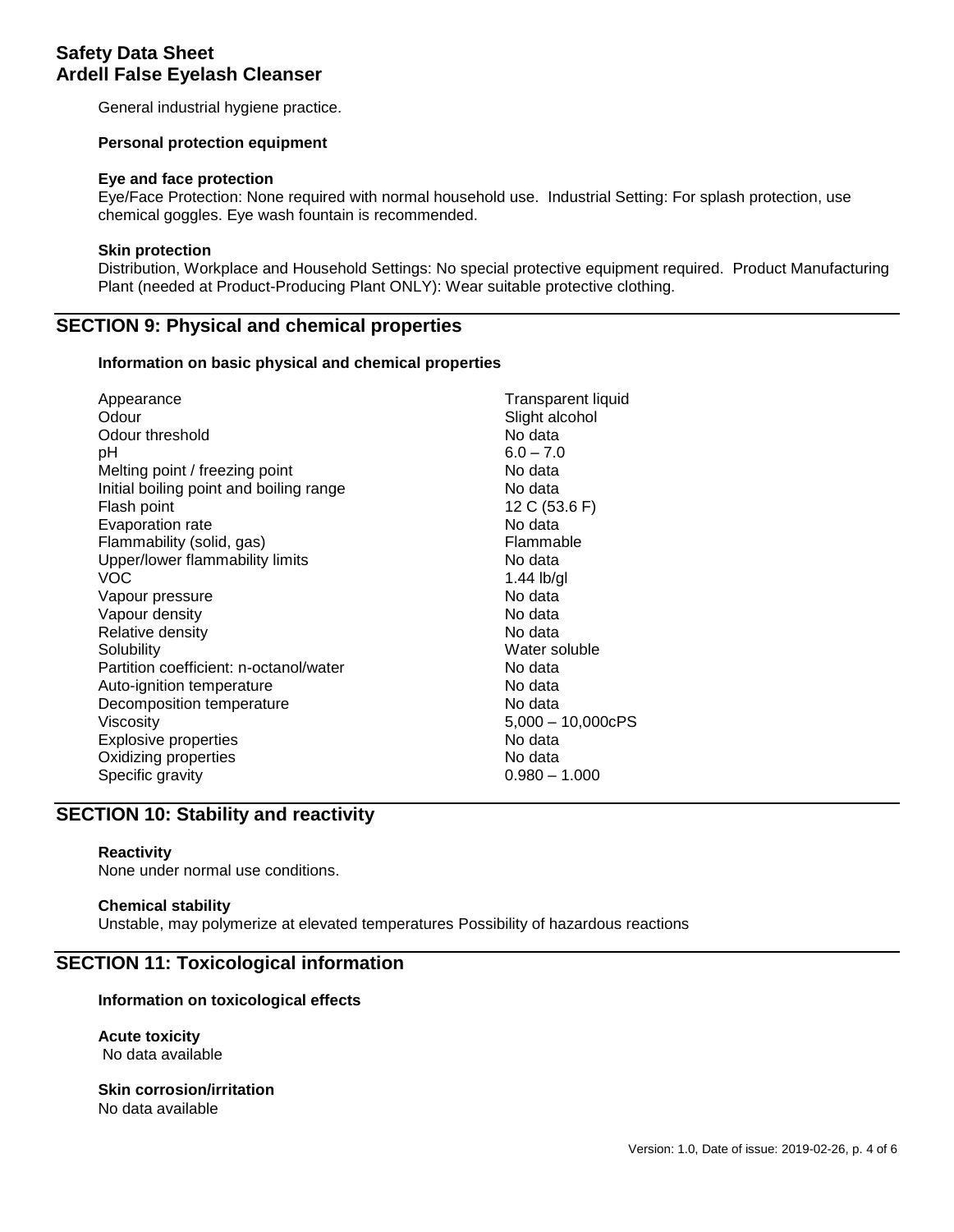#### **Serious eye damage/irritation**

May cause eye irritation

**Respiratory or skin sensitization**

No data available

#### **Carcinogenicity**

This product does not contain a component that is classifiable as to its carcinogenicity based on its IARC, ACGIH, NTP, or EPA classification.

## **Reproductive toxicity**

No data available

## **STOT-single exposure**

No data available

## **STOT-repeated exposure**

No data available

#### **Aspiration hazard**

May be fatal if swallowed and enters airways

## **SECTION 12: Ecological information**

**Toxicity** No known hazards

## **SECTION 13: Disposal considerations**

#### **Waste treatment methods**

#### **Disposal of the product** Collect all waste in suitable and labeled containers and dispose according to local legislation.

## **SECTION 14: Transport information**

#### **DOT (US)**

UN Number: 1993 Class: 3 Packing Group: II Proper Shipping Name: Flammable Liquid, n.o.s. (Isododecane, Ethanol)

#### **IMDG**

UN Number: 1993 Class: 3 Packing Group: II EMS Number: Proper Shipping Name: Flammable Liquid n.o.s. (Isododecane, Ethanol)

#### **IATA**

UN ID: ID8000 Class: 9 Packing Instructions: Y963 Proper Shipping Name: Consumer Commodity